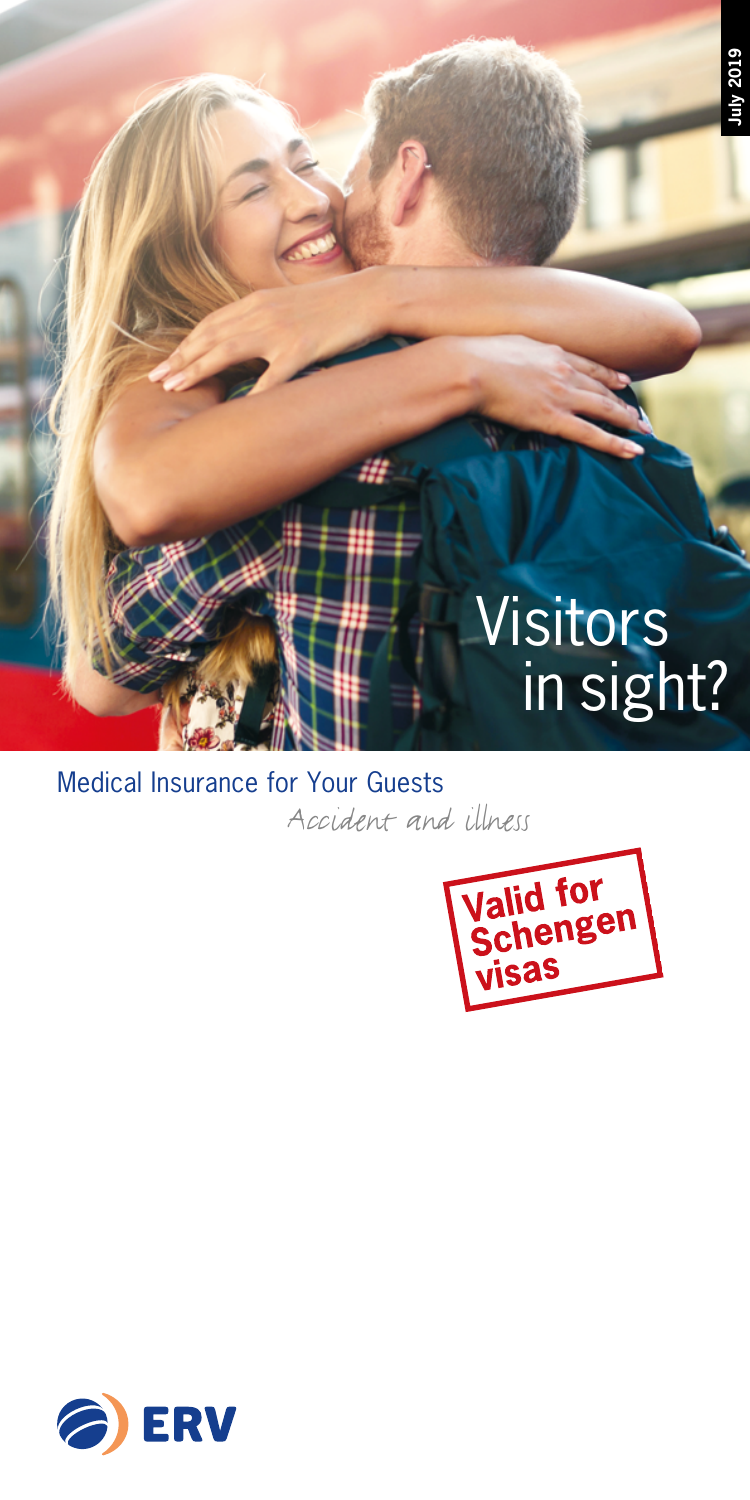



# Medical insurance for your relatives and friends from abroad



# Contents of the insurance policy

Scope of insurance: Schengen States excl. country of residence

# **Medical/Guest Insurance**

Medicines, doctors' appointments, hospital stays (in a general ward) and emergency treatment and transport costs to the nearest hospital are covered in case of illness and accident. The maximum period of insurance per visit is 6 months.

Pre-existing illnesses or injuries at the time of arrival, pregnancy/birth, mental illnesses and dental and jaw ailments, among other things, are not covered.



# **SOS protection** *New included* Unlimited costs of medical emergency transport to hospital in the insured person's place of residence or repatriation in the event of

death are included in the insurance cover! We also pay the travel expenses in the event of the stay ending early as a result of illness or accident of the insured person or of a very close relative or friend.

**SOS protection does not apply to a medical insurance in case of accident.**

# **Medical Insurance in case of accident**

Cover for your guests from abroad in the event of a sports-related accident. Medicines, doctors' appointments, hospital stays (in a general ward) and emergency transport to the nearest hospital are covered. The maximum period of insurance per visit is 3 months.

Occupational accidents, military accidents and aircraft accidents are not covered.

The General conditions of insurance (GCI) of the German insurance policy shall prevail.

Maximum insured sums and premiums are given in CHF. All premiums include Swiss stamp duty. Version dated July 2019. We reserve the right to make changes to the services offered and premiums charged.

# Important information

# **Maximum age 80!**

The insurance policy can only be taken out for people who have not yet reached their 80th birthday.

**Family insurance** applies to a maximum of 4 people (maximum 2 adults with their under-age children). The amount insured applies per person.

## **Premium payment prior to departure**

The insurance is only valid if it is taken out in advance, or **within the fifth day** following arrival in Switzerland at the very latest. Insurance cover at a later point may only be applied for in conjunction with a health declaration which you can download from **www.erv.ch/h.**

# **Commencement of insurance**

The insurance cover starts on the date stated on the insurance policy but in any case not before entering Switzerland. Any delays in the commencement of insurance must be reported.

# **Proof of insurance (for obtaining a visa)**

If the insurance policy is not sufficient proof for the competent authority (consulate, etc.), you may request additional proof of insurance by calling telephone number **0900 275 075** (CHF 1.90 per minute, from the fixed-line network) or faxing 058 275 27 42 (fax a copy of the document proving payment of the premium and of the policy).

# **Premium refund**

If the competent authority rejects your application for a visa, we will refund the premium paid less a service charge of at least CHF 50. The refund form can be downloaded from **www.erv.ch/h.**

# **Insurance claim**

The treatment completed, please submit the documents for processing. Please note that we pay the damages directly to the patient or the host, not to the physician or hospital. Information concerning insurance claims is available at 058 275 27 27 or claims@erv.ch. **In case of an emergency** please telephone our 24-hour alarm centre, on: **0848 801 803.**

# **Deductible**

A deductible of CHF 200 to be paid by the insured party will be applied to each claim payable. For persons aged over 60 this deductible will be CHF 500.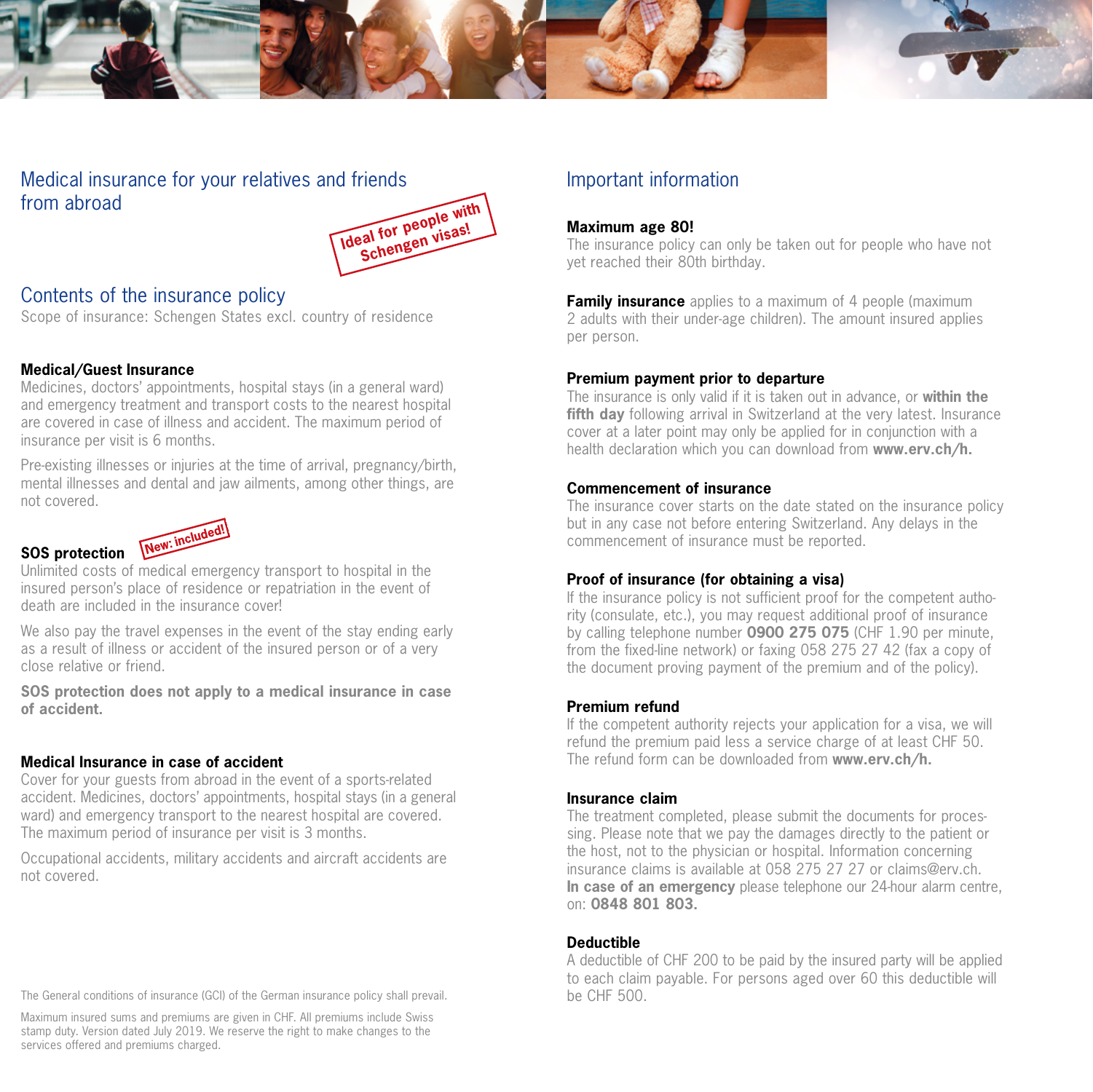

# Choose your premium

Scope of insurance: Schengen States excl. country of residence. Maximum age 80 years!

## **Medical/Guest Insurance (tariff for Schengen visa application)**

| Period<br>of insurance | 5 days     |                                | 10 days 18 days 32 days 62 days 92 days 184 days |  |                                                                                           |
|------------------------|------------|--------------------------------|--------------------------------------------------|--|-------------------------------------------------------------------------------------------|
|                        |            |                                |                                                  |  |                                                                                           |
| Insured sum            | Individual | Accident and illness 50 000 .- |                                                  |  |                                                                                           |
| Premium                |            |                                |                                                  |  | $\Box$ 46.- $\Box$ 89.- $\Box$ 144.- $\Box$ 237.- $\Box$ 399.- $\Box$ 530.- $\Box$ 1188.- |
| Insured sum            | Family     | Accident and illness 50000 -   |                                                  |  |                                                                                           |
| Premium                |            |                                |                                                  |  | $\Box$ 477.- $\Box$ 797.- $\Box$ 1297.- $\Box$ 1777.- $\Box$ 3188.-                       |
|                        |            |                                |                                                  |  |                                                                                           |

# **Medical/Guest Insurance**

| Period<br>of insurance | Individual<br>5 davs |                                | 10 days 18 days 32 days 62 days 92 days                                     |  |  |
|------------------------|----------------------|--------------------------------|-----------------------------------------------------------------------------|--|--|
| Insured sum            |                      | Accident and illness 10000 .-  |                                                                             |  |  |
| Premium                |                      |                                | $\Box$ 29 - $\Box$ 59 - $\Box$ 106 - $\Box$ 171 - $\Box$ 289 - $\Box$ 384 - |  |  |
| Insured sum            |                      | Accident and illness 20 000 .- |                                                                             |  |  |
| Premium                |                      |                                | $\Box$ 37.- $\Box$ 75.- $\Box$ 122.- $\Box$ 199.- $\Box$ 335.- $\Box$ 445.- |  |  |

#### **Medical Insurance in case of accident (excl. SOS protection)**

| Period<br>of insurance | Individual | 10 days 18 days 32 days               |  |
|------------------------|------------|---------------------------------------|--|
| Insured sum<br>Premium | $10000 -$  | $\Box$ 49.- $\Box$ 81.- $\Box$ 107.-  |  |
| Insured sum<br>Premium | $20000 -$  | $\Box$ 65.- $\Box$ 104.- $\Box$ 141.- |  |
| Insured sum<br>Premium | $50000 -$  | $\Box$ 99.- $\Box$ 127.- $\Box$ 186.- |  |

# Insurance proposal

# **Information on the policyholder (host)**

| Title      | $\Box$ Mrs | $\Box$ Mr |  |  |
|------------|------------|-----------|--|--|
| Surname    |            |           |  |  |
| First name |            |           |  |  |
| Street/no. |            |           |  |  |
| ZIP/place  |            |           |  |  |
| Phone      |            |           |  |  |
| E-mail     |            |           |  |  |

# **Insured person(s) (guest[s])**

Surname, first name and date of birth

# **Desired insurance cover**  (Please tick the tariff on the back side)

Inception date

End of insurance

Place and date

Signature

# Your sales office for taking out insurance

Your consultant Company name Street/no. ZIP/place Employee no.